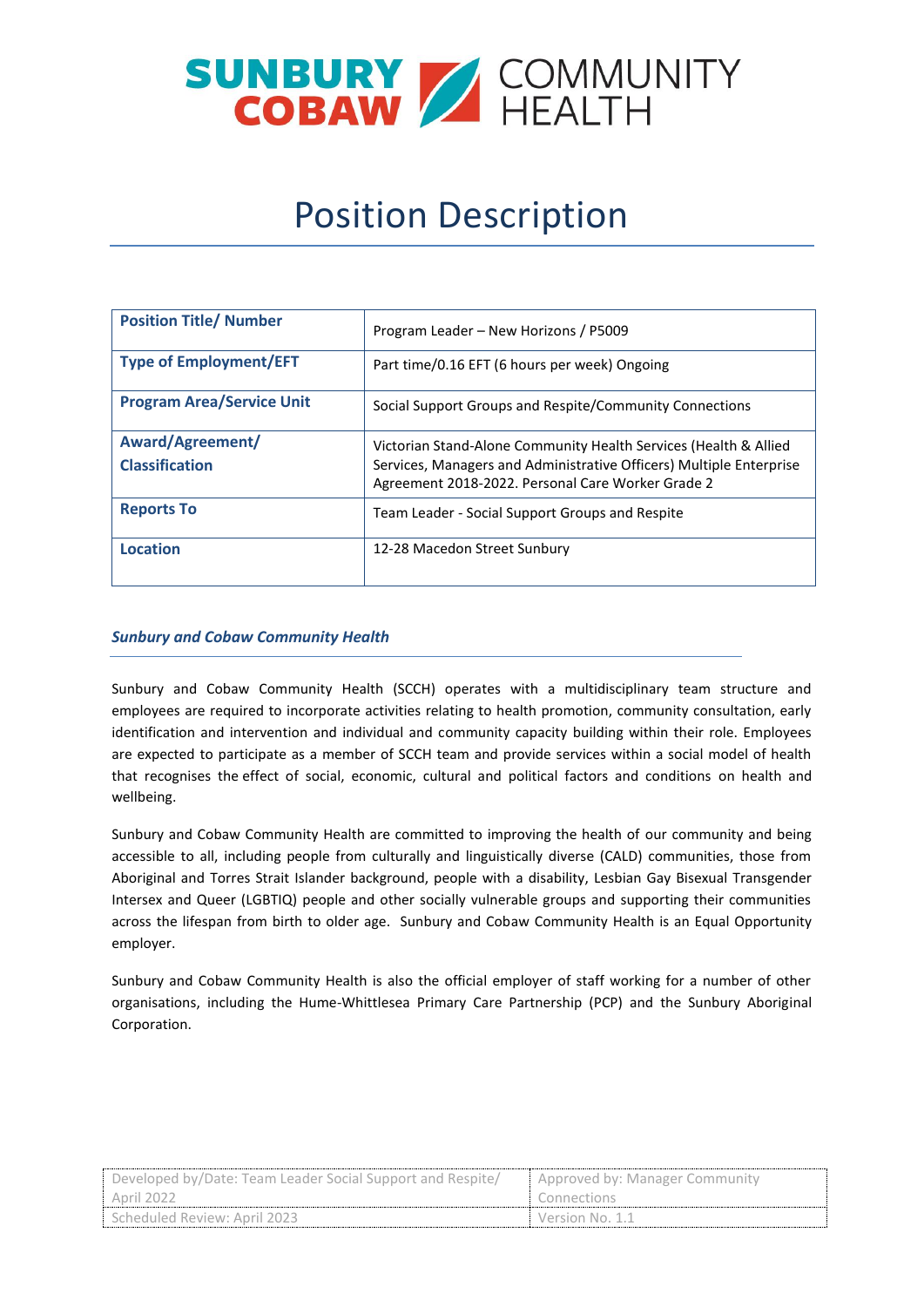

#### *Our Values*



#### **It takes a village.........to belong and grow**

Our community is stronger when everyone finds belonging. We believe there is strength and wisdom in diversity. We believe that everyone has unique abilities and something to contribute. We believe that learning and growth continues over a lifetime. Every day we strive to work with and support people at all stages of their life, to improve and expand their potential. We will be in the community, supporting community to create opportunities for all to learn, grow and belong.

#### **Passionately engaged......with our community and each other**

We are passionately engaged with people to support each other and build community. We are enthusiastic about what others can achieve. We genuinely care. We encourage and inspire each other. We celebrate together.

#### **We do the right thing .........not just the easy thing**

We are serious about our moral and social responsibility to do the right thing. We are transparent and honest. We take responsibility for our actions. We strive to get it right, even when the right way isn't clear. We don't take short-cuts. We consider and plan our actions.

#### **We make things happen …….. we get things done**

We seek out opportunities. We ask 'why? and 'why not'? We innovate. We learn from our successes and mistakes. We work 'hands-on' and get things done. We pitch in and go the extra mile.

| Developed by/Date: Team Leader Social Support and Respite/ | Approved by: Manager Community |
|------------------------------------------------------------|--------------------------------|
| - Anril 2022                                               | Connections                    |
| E Scheduled Review: April 2023                             | Version No. 1.1                |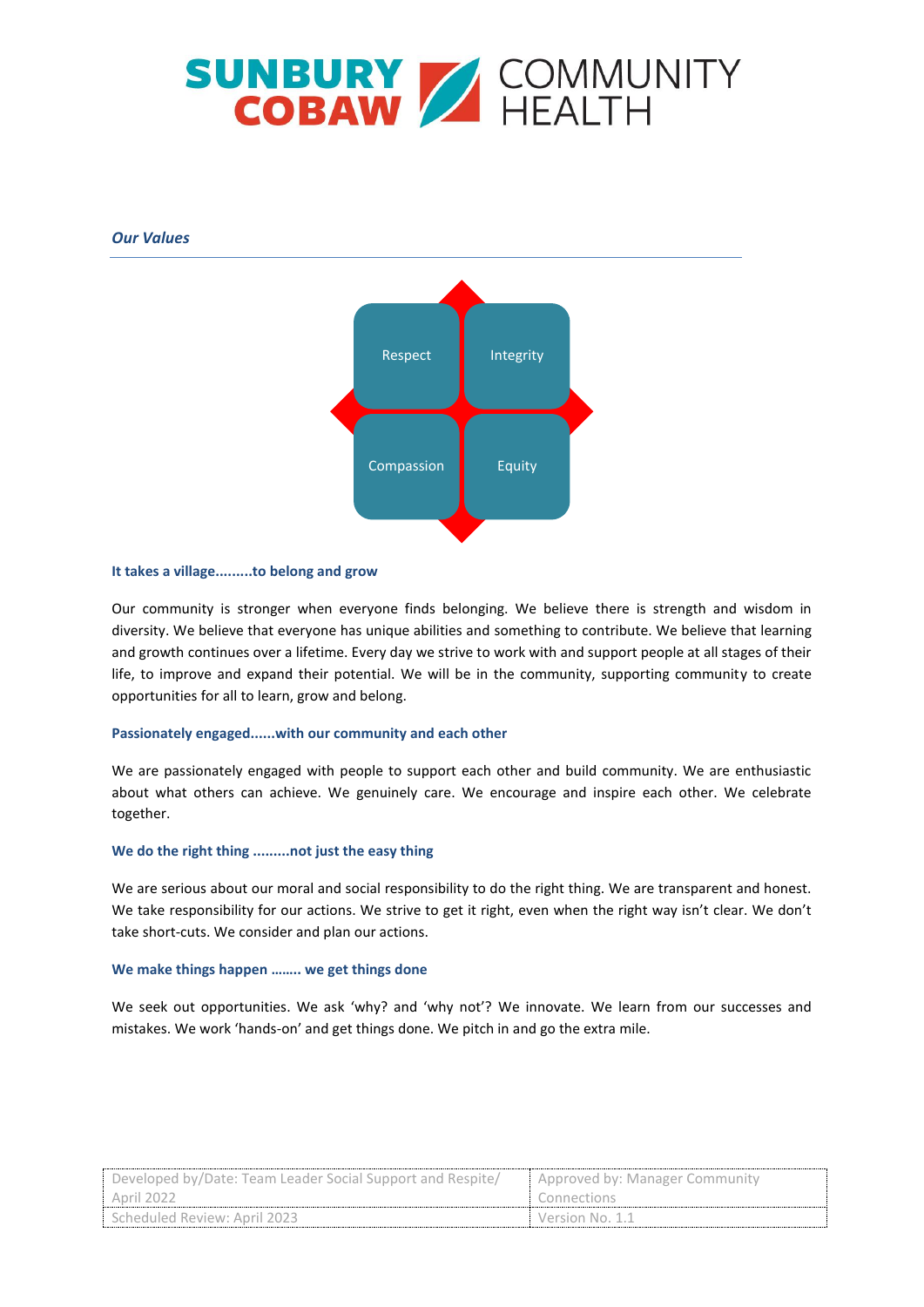# SUNBURY Z COMMUNITY

# *The Program Unit/Team*

The Social Support Groups & Respite (SSG&R) team is part of the Community Connectin unit that sits within the Aged Care, Disability & Clinical Services division. The SS&R teams provide a range of support and services to marginalised groups and individuals living across the Macedon Ranges and Hume areas. The Social Support & Respite services are available for people who are affected by dementia, ageing, disability and / or social isolation.

The Social Support Group and Respite Program also contributes to creating a stimulating and enjoyable environment that provides participants with opportunities for social connections and building functional capacity.

# *The Position*

This position is responsible for planning a fun and varied weekly social recreational activity group for people under the age of 65 years with a disability.

The group aims to facilitate independence in social and living skills for participants as well as providing respite for carers.

The New Horizons program operates on a Tues evening between 5pm-9pm. Preparation time commences from 3.00pm weekly, Activities are both centre and community based with an evening meal included in activity program.

#### **Key Duties & Responsibilities**

#### **New Horizons Groups**

- To plan and coordinate the weekly social recreational group New Horizons program in conjunction with the Team Leader Social Support Groups and Respite Services
- Respond promptly and appropriately to family and carers of participants including referral to Team Leader as required.
- To facilitate a relaxed fun and supportive environment for new and regular group participants
- Develop a Goal Directed Care Plan for each participant in consultation with the client and their family or carer
- To plan a mealtime option at either external community venues or at the centre in conjunction with the Social Support Groups & Respite cook
- To evaluate the New Horizons Group on a regular basis and implement recommended outcomes
- To support other staff involved in New Horizons and ensure they are familiar with the needs of participants and requirements of weekly activities
- To work within a program budget as delegated and to document and account for petty cash transactions and client contributions
- To work within the requirements of the NDIS guidelines

## **General Responsibilities**

- Ensure compliance with organisational and local policy, procedure and work instructions including Occupational Health and Safety
- To engage in ongoing professional education and actively engage in regular management and professional supervision and participate in reviews and evaluation of work performed to ensure it is effective and appropriate to the organisation's goals and objectives
- Attend Staff meetings, relevant network meetings, program planning and professional development sessions.

| Developed by/Date: Team Leader Social Support and Respite/ | Approved by: Manager Community |
|------------------------------------------------------------|--------------------------------|
| April 2022 -                                               | Connections                    |
| Scheduled Review: April 2023                               | Version No. 1.1                |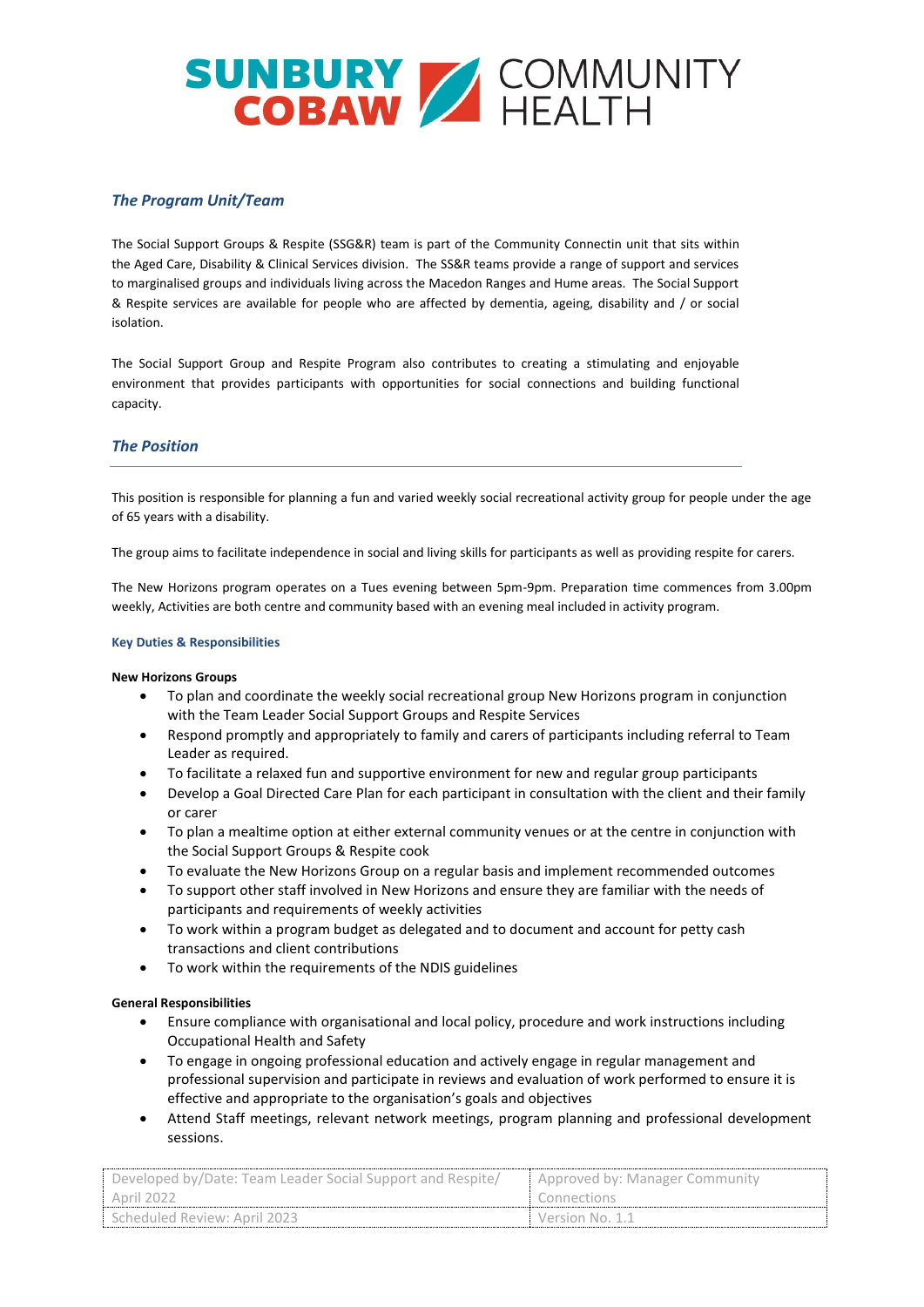

- Engage in ongoing professional development and quality improvement activities
- Other duties as required to achieve position specific or organisational objectives

The scope of practice is:

| 1. Target Population:      | Service users, their families and carers        |
|----------------------------|-------------------------------------------------|
| 2. Service Delivery Model: | Groups                                          |
| 3. Service Location:       | Centre based with some Community based programs |

# *The Person*

The personal attributes needed to fit this role are:

- Empathy and a genuine interest in supporting participants to live independently and achieve their goals.
- A commitment to working from a strengths-based approach with participants.
- Listens actively and inspires confidence and trust
- Creativity, energy and compassion
- Flexibility to innovate within a changing environment
- Ability to plan work and establish appropriate priorities

# *Key Selection Criteria*

Applications must include written responses to the following:

## **Essential:**

- 1. Experience in leading and facilitating group programs preferably with young adults with disabilities
- 2. Demonstrated experience developing and evaluating programs, preferably for people with disabilities
- 3. An understanding of goal directed plans and experience working with participants to develop personalised plans
- 4. Understanding of NDIS principles guidelines and legislation
- 5. A clear understanding of and demonstrated commitment to upholding confidentiality and privacy requirements
- 6. Excellent communication and interpersonal skills, adaptable to a wide stakeholder group including people with compromised communication abilities
- 7. Sound knowledge of the MS Office suite and a willingness to learn other computer programs.

## **Desirable:**

1. Previous experience working with young adult with special needs in the community health sector.

## **Qualifications, Registration and/or Experience**

Certificate 3 in either Community Services, Service Coordination, Aged Care or Lifestyle

| Developed by/Date: Team Leader Social Support and Respite/ | Approved by: Manager Community |
|------------------------------------------------------------|--------------------------------|
| April 2022                                                 | Connections                    |
| Scheduled Review: Anril 2023                               | Version No. 11                 |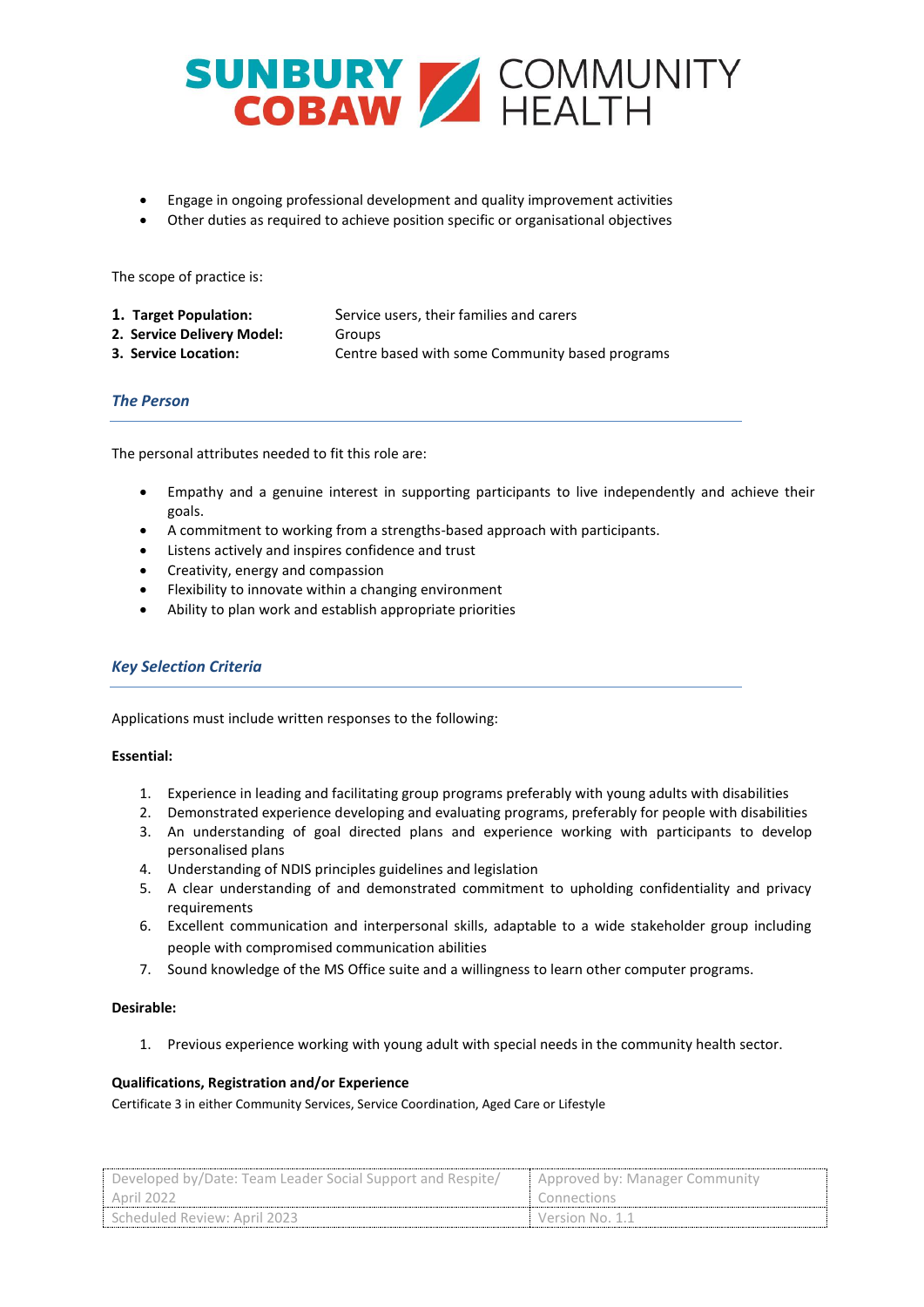

# *Other Requirements*

#### **Quality**

- Assist in the development and implementation of the organisation's quality improvement strategies
- **■** In consultation with the Leadership Team develop and implement standards and ensure programs are monitored and evaluated in terms of relevance, timelines, cost effectiveness and client satisfaction
- **■** Initiate and participate in the development and review of SCCH policies and procedures.

#### **Occupational Health & Safety and Risk Management**

All employees have a responsibility to occupational health and safety at SCCH. Employees are required to carry out their duties in a manner that does not adversely affect their own health and safety and that of others by reporting all incidents and injuries as well as co-operating with any measures introduced in the workplace to improve OH&S.

#### **General**

- It is the responsibility of all employees to work within SCCH's Code of Conduct and represent SCCH as a professional and client-focused organisation and to promote its range of services
- Comply with SCCH's Deed of Delegation
- **•** Comply with and contribute to SCCH's Policies, Procedures and Work Instructions
- Carry out all other duties as directed consistent with SCCH's Strategic Direction
- **■** Attend employee meetings, relevant network meetings, program planning and professional development sessions.
- Engage in ongoing professional development and quality improvement activities
- Participate and actively engage in regular Supervision
- Other duties as required to achieve position specific or organisational objectives
- Be conversant with computer systems and other technology relevant to the position

# *Additional information*

- Sunbury and Cobaw Community Health (SCCH) is an Equal Opportunity Employer.
- SCCH is an organisation that values diversity. All employees are required to have an awareness of inclusive practice principles as they relate to the following vulnerable community groups: lesbian, gay, bisexual, transgender and intersex, Aboriginal and Torres Strait Islander, people with a disability, culturally and linguistically diverse and people experiencing poverty.
- The successful incumbent will be required to undertake and maintain a National Criminal History Check (NCHC), a NDIS Worker Screening check, and hold a current valid Working With Children Check (WWCC). Appointment is subject to the outcomes of these checks and the provision of a recruitment screening Statutory Declaration (for new employees).

| Developed by/Date: Team Leader Social Support and Respite/ | Approved by: Manager Community |
|------------------------------------------------------------|--------------------------------|
| Anril 202                                                  |                                |
| E Scheduled Review: April 2023.                            | Version No. 1.1                |